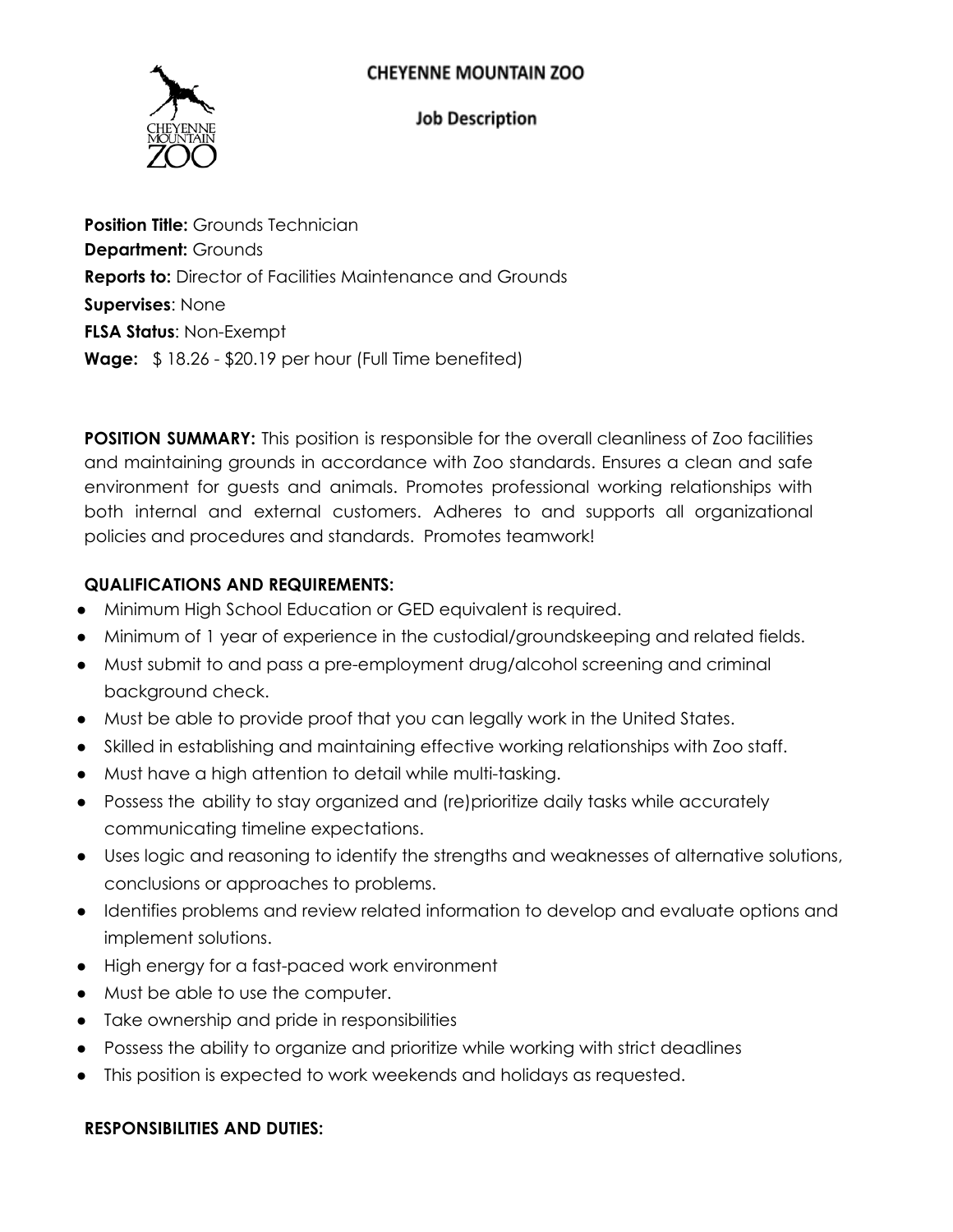

# **Job Description**

## ● Ensure discretion with confidential information.

- Maintains courteous, helpful and professional behavior on the job. Will support the success of the entire team by promoting a collaborative work environment.
- Adheres to all CM Zoo Policies and Procedures, CM Zoo Safety Policies and Procedures USDA guidelines and OSHA safety guidelines.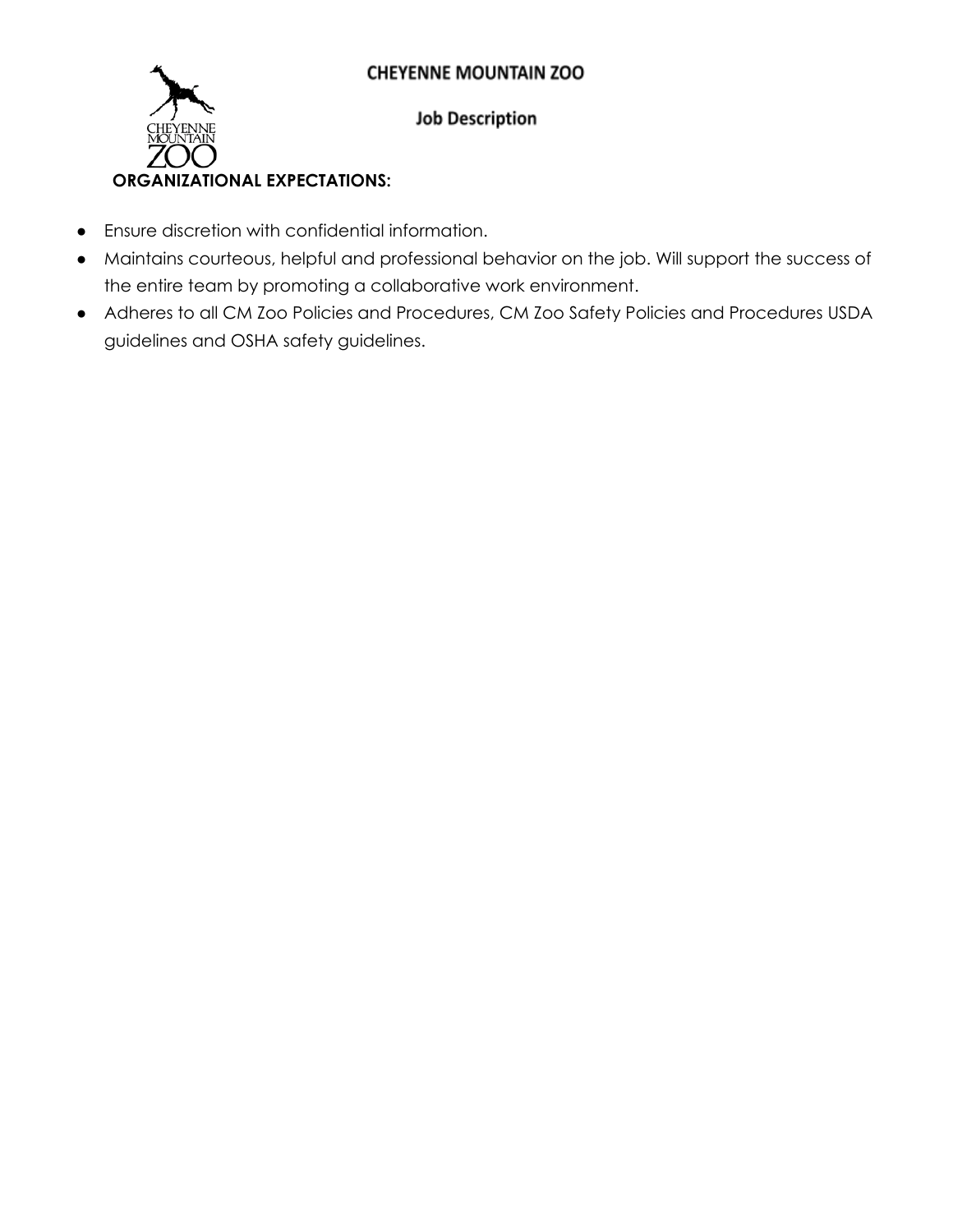

### **Job Description**

- Consistently contributes to problem-solving and cooperates with identified resolutions.
- Must demonstrate regular attendance and punctuality.
- Brings issues and process improvement ideas to the attention of the Supervisor.
- Maintains verbal and written skills required for the position.
- Attends meetings and participates in committees as required.
- Completes trainings as required.
- Adheres to Company Dress Code Policy. Always "Zoo Crisp!"
- Demonstrates appropriate level of time management in support of co-workers and the entire team.
- Represent the Zoo in a professional manner

## **DEPARTMENTAL EXPECTATIONS:**

- Maintains a clean, hazard free work area and shop.
- Responsible for cleaning, disinfecting and stocking restrooms with paper and supplies;
- Pick up and disposal of trash
- Ensure safe use, storage, handling and sanitation requirements of cleaning products and chemicals by following all applicable Federal, State and local regulations in accordance with SDS
- Special project cleaning
- Will be part of the snow removal team that will include tasks such as shoveling snow, spreading ice melt, and operating small snow removal equipment.
- Assists with the set up and break down for special events, meetings
- Grounds maintenance such as landscaping, mowing, trimming hedges, etc along with minor repair of landscape equipment.
- Maintain a high level of customer service and satisfaction
- Works independently and responsibly with limited direct supervision.
- Maintains courteous, helpful and professional behavior on the job. Displays a willingness and ability to be responsive in a warm and caring manner to all customer groups. Consistently cooperates and supports organization in problem-solving issues.
- Requests the purchase of supplies and equipment necessary to maintain a clean, safe working environment.
- Able to recognize unsafe safety equipment in accordance with state and local authority and reports it appropriately.
- Ability to complete assigned tasks in a timely manner.
- Ability to read, analyze and interpret documents such as OSHA rules and regulations, building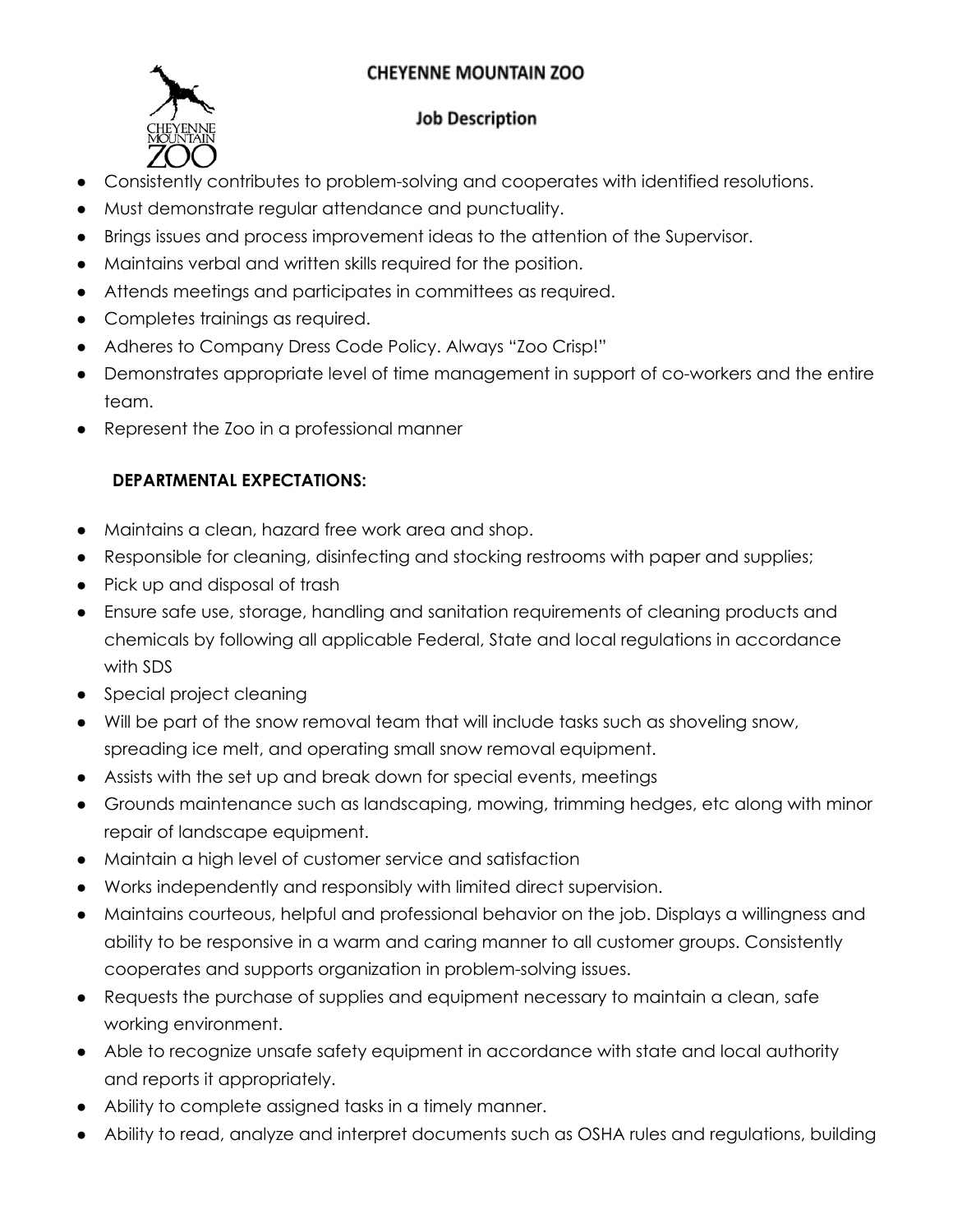

## **Job Description**

and fire codes, chemical SDS and use instructions.

- Responsible for the care of tools, machinery, and vehicles under their care.
- The ability to use a variety of tools both hand and power and to operate motor vehicles safely.
- Must be able to work under exigent circumstances to finish task in emergencies and in the process maintain self-control common sense and good judgment.
- Expected to be at work and ready to begin their assigned shift at the time the shift is scheduled to start.
- Expected to maintain integrity and honesty in the performance of duties.
- Other duties as requested/assigned.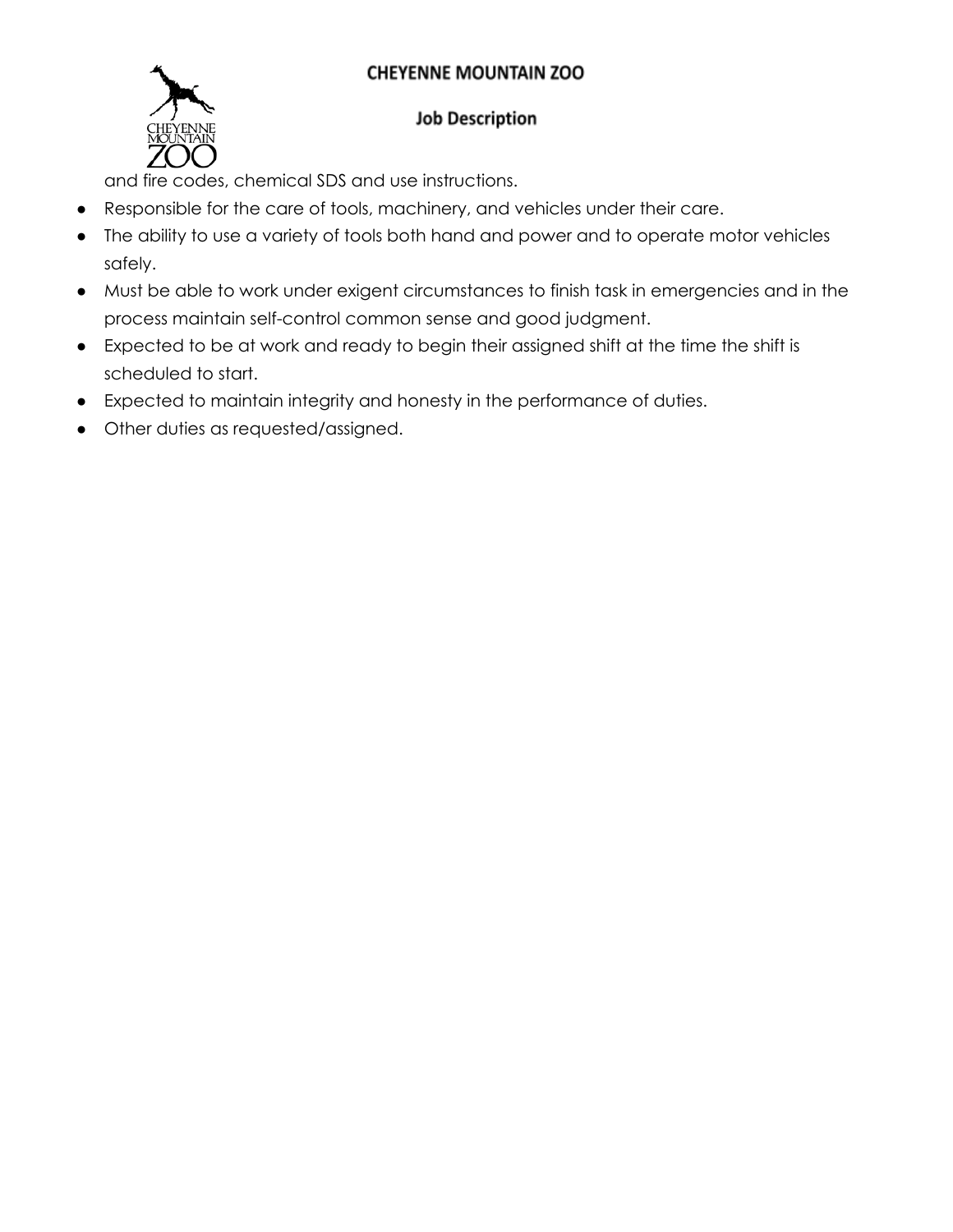

#### **Job Description**

# **INDEPENDENT ACTION**

Must be a self-starter, take initiative, possess a high level of multi-tasking ability under high degree of pressure and be able to work with limited supervision.

### **EXTERNAL AND INTERNAL RELATIONSHIPS**

Must be a cooperative and collaborative member of the team and able to handle interruptions and requests for information and assistance from employees with an attitude of good customer service.

## **ACCURACY AND EFFECTIVE TIME MANAGEMENT**

The need for timeliness for other required activities creates pressure. The ability to prioritize tasks and use time effectively is essential.

## **BENEFITS AND COMPENSATION**

This Position is a fully benefited position including group medical, dental, vision life, and disability insurance; paid holiday, vacation & sick time; retirement plan, a zoo membership; and eligibility for the bonus program. Compensation for this position will be in the range of \$13.14 to \$15.46 per hour based on qualifications and experience.

## **RESPONSIBILITY FOR CONFIDENTIAL INFORMATION**

This position handles highly sensitive information. Total confidentiality and discretion are mandatory regarding business information and other sensitive information.

## **PHYSICAL DEMANDS AND WORKING CONDITIONS:**

The physical demands and working conditions described here are representative of those that must be met by an employee to successfully perform the essential functions of the job. Reasonable accommodations may be made to enable individuals with disabilities to perform the essential functions.

● Physical Requirements - While performing the duties of this job, the employee is frequently required to stand; walk; lift heavy objects; sit; use hands to handle or feel objects, tools, or controls; talk, see, hear and smell. Requires full range of body motion, manual and finger dexterity, and eye-hand coordination; requires the ability to use department equipment, to communicate effectively; The employee is occasionally required to reach and stretch with hands and arms; climb or balance; and stoop, kneel, crouch, or crawl. The employee may be required to endure extremes in temperature and may work in hazardous environments where personal protective equipment is required; requires standing, walking on a steep terrain (Zoo), sitting (possibly for long periods of time) and performing repetitive tasks